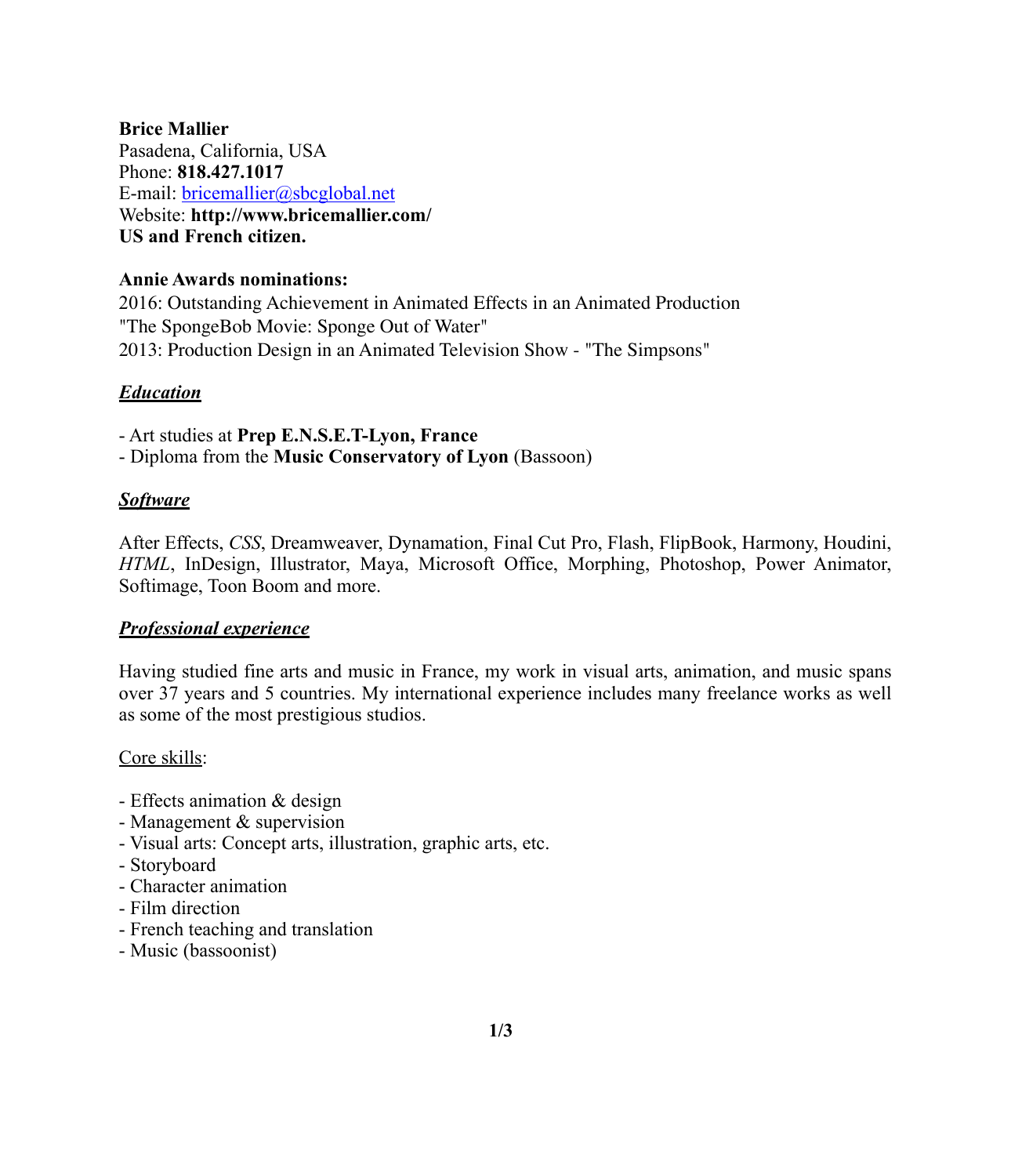### **Main clients**

**Rough Draft**: 2022 (Glendale, CA) **Disney**: 1994 to 1999, 2019-2022 (Burbank, CA) **Bento Box**: 2021 (Burbank, CA) **Warner**: 1993, 2005 & 2015 (Burbank, CA) **Cartoon Network**: 2014 & 2015 (Burbank, CA) **Paramount** - **Klasky Csupo** - **Nickelodeon**: 1994, 1999 to 2003, 2005 & 2013-2014 (Los Angeles - Burbank - Hollywood, CA) **Fox** - **Turner** - **Film Roman**: 1993-1994, 2006 to 2013 & 2015 to 2019 (LA - Burbank, CA) Makai - **Suzuki**: 2011 (Los Angeles, CA) Wildbrain - **Mattel**: 2010 (Los Angeles, CA) Betsoft: 2009-2010 (Pasadena CA for Canada) Filmax: 2007 (Pasadena CA for Spain) Full Tank: 2008 (Santa Monica, CA) **Los Angeles MTA**: 2008 (Los Angeles, CA) Three Legged Legs - **Sprint**: 2008 (Santa Monica, CA) No Boundaries Studios: 2003 to 2008 (Pasadena, CA) Titmouse - **Fuel TV**: 2007 (Hollywood, CA) 7 Ponies Productions: 2006 (Los Angeles, CA) Nitrogen Studios: 2006 (Pasadena CA for Canada) Cybergraphics - **Carlos Santana**: 2006 (Glendale, CA) BFC Berlin: 2005 (Pasadena CA for Germany) Secret Realm: 2005 (Pasadena CA & Belgium) Traction TV: 2005 (Los Angeles, CA) Gibson Overseas - **Disney Consumer Products**: 2005 (City of Industry, CA) Ka-Chew - **Mattel**: 2003 (Hollywood, CA) Animagic: 2002 (Pasadena CA for Spain) Baer Animation - **M&M's** - **Opel**: 1994 to 1996 (Los Angeles, CA) Duck Soup - **Kellogg's**: 1995 (Los Angeles, CA) Playhouse Pictures: 1993 (Los Angeles, CA) Vit'Anime: 1987 to 1992 (Lyon, France) **Universal - Amblimation**: 1989 to 1991 (London, England) **Sullivan - Bluth**: 1989 (Dublin, Ireland) Brizzi Films: 1988 (Paris, France) Les Cartooneurs: 1988 (Paris, France) Les Cartooneurs Associés: 1988 (Paris, France) **Gaumont**: 1985 to 1988 (Paris, France) AB Production - **TF1**: 1987 (Paris, France) SERIA: 1987 (Paris, France) **E.C.P.A (Film department of the French army)**: 1986-1987 (Paris, France)